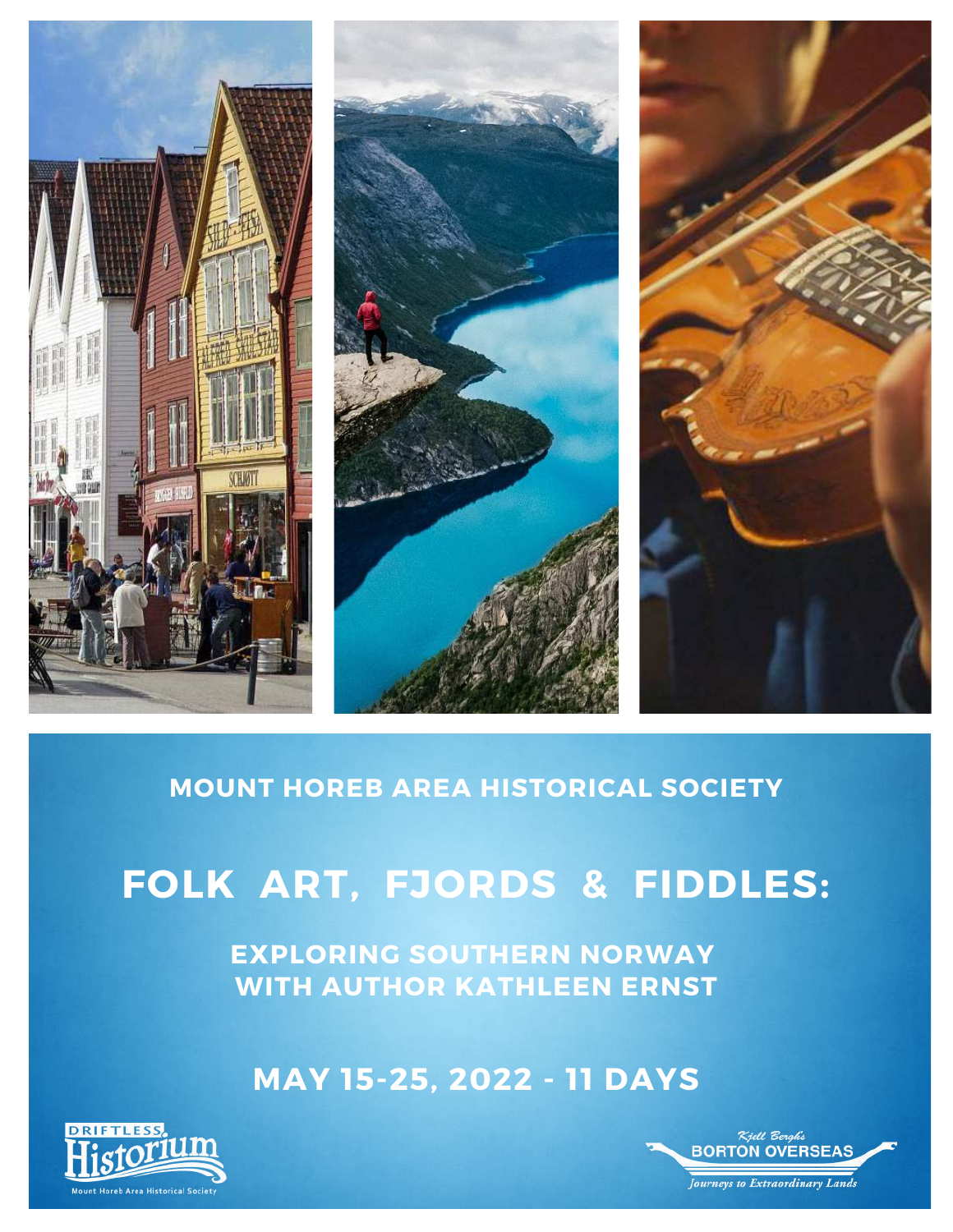**W** hen I decided on a Norwegian<br>the 10th volume in my Chloe Ellefson Mystery series, I chose the area that enchanted me most. In the book, Chloe travels to the Hardanger Region—known for its unbroken legacy of folk traditions—to learn more about her heritage. Along the way she also discovers fiddle music, exquisite textiles, ageold farms, towering mountains, shimmering fiords…and much more.

Would you like to explore Hardanger's fascinating heritage and glorious scenery? I invite you to come along on a special tour that retraces the route taken by

Chloe and her fiancé Roelke, the star characters of the Chloe Ellefson series. Our travels will take us to the Hardanger Folkemuseum and the Voss Folkemuseum. We'll learn about Hardanger fiddle music and textile traditions from the experts preserving them. We'll visit the historic hotel, ancient cabin, and magnificent mountaintop farm that were featured in Fiddling with Fate. And we'll make some new discoveries as well, including the wonders of Bergen and Oslo. I am pleased to partner with the Mount Horeb Area Historical Society on this tour. Please join us!

— Kathleen Ernst

#### Kathleen Ernst

is a social historian, educator, and bestselling author of fiction and nonfiction for children and adults. The Chloe Ellefson Mystery series celebrates



Kathleen's passion for folk arts, historic sites, and immigrant history. She also wrote A Settler's Year: Pioneer Life Through The Seasons. Kathleen formerly served as curator of interpretation and collections at Old World Wisconsin, an outdoor ethnic museum operated by the Wisconsin Historical Society. Visit www. kathleenernst.com for more information

#### Sunday, May <sup>15</sup> – Depart U.S.

Depart Chicago on the transatlantic flight to Reykjavik via Icelandair.

#### Monday, May <sup>16</sup> – Arrival in Bergen

Connect in Reykjavik with the continuing flight to the Bergen airport, where Chloe and her fiancé Roelke met with a textile curator. Bergen is Norway's second largest city, known as the capital of the west and gateway to the fjords. It is a UNESCO world heritage city with the Bryggen wharf, Mount Fløien, and the fish market as central attractions. Meet your professional tour manager and coach, and transfer for hotel check-in (after 3P). Rest and refresh before gathering for a Welcome Dinner at the hotel.

Overnight at Scandic Byparken (D)

#### Tuesday, May <sup>17</sup> – Bergen

Enjoy a two-hour guided stroll through the central harbor area. The Bryggen Hanseatic Wharf takes you back to the Middle Ages with its well-preserved buildings. Delight in the fish and flower market as well. The afternoon and evening are free to participate in the Syttende Mai (Constitution Day) parade and activities – be sure to eat plenty of ice cream and sausages, typical for the holiday. Overnight at Scandic Byparken

#### (B)

#### Wednesday, May <sup>18</sup> – Bergen/Voss

Depart Bergen for Vossevangen on the Vangsvatnet Fjord, where you are greeted by snowy mountain tops, valleys and forests, rivers, waterfalls, and lakes. The village, located between the famous Sognefjord and Hardangerfjord, has been a gathering place for fiddlers and dancers for centuries. Visit the Voss Folkemuseum for a guided tour of Mølstertunet, which dates back to the 1500s and was featured in Fiddling With Fate's historical plotline as site of the fiddling competition Britta and Erik attended in 1888. We'll also visit the beautiful stone church, built near the lake in 1277, before checking in at the historic Fleisher's Hotel, established in 1889. Overnight at Fleischer's Hotel (B, D)

#### Thursday, May <sup>19</sup> – Voss/Ulvik

Leave Voss and travel to Ulvik, a cozy village on the shores of Hardangerfjord. In the region you will find many fruit orchards and farms that produce their own cider from the region's apples—just as Solveig's sister did in Fiddling With Fate. During the 13th century, growing apples was introduced in Hardanger by monks from England. Today 40% of all Norwegian fruit is grown in the Hardangerfjord region. Visit an orchard farm in the area for coffee. Visit the church in Ulvik. Hotel check in. Overnight at Brakanes Hotel . (B, D) Day by Day Itinerary

Friday, May <sup>20</sup> – Ulvik/Eidfjord/Lofthus Depart Ulvik and stop in Eidfjord to visit the Hardangervidda Nature Center, which is an exciting experiential center for Norwegian nature, climate, and environment. After lunch, our coach will take us up through the tunnel to Kjeåsen mountain farm, featured in Fiddling With Fate. Said to be Norway's most inaccessible farm, Kjeåsen is inhabited only in the summer months and lies like an eagle's nest on a mountain ledge 600 meters above the Simadalsfjord. Continue to Lofthus for hotel check-in and dinner. Overnight at Hotel Ullensvang (B, D)

#### Saturday, May21 – Utne/Lofthus

The Hardanger region is a center of living cultural heritage. The Hardanger fiddle, the traditional Hardanger folk costume, and Hardanger embroidery are all well known national symbols. Travel by coach and ferry to Utne to visit the Hardanger Folkemuseum, primary setting for Fiddling With Fate. Enjoy a Hardanger fiddle performance and tour of textiles at the museum. Have lunch at the historic Utne Hotel, where Chloe and Roelke stayed, including a history talk. After lunch, return to Hardanger Folkemuseum for a tour of the open-air area focusing on Tveismestova House, featured in both of the book's timelines. Enjoy some free time to see the rest of the museum and gift shop. Overnight at Hotel Ullensvang (B, L, D)

#### Sunday, May <sup>22</sup> – Lofthus/Vrådal

Follow the National Scenic Route of Hardanger to Låtefoss. Pass through the city of Odda at the head of the fjord, between steep mountain slopes. Continue the journey to Røldal and Haukeligrend, while driving alongside Europe's biggest mountain plateau, Hardangervidda. Enter the Telemark region, an important area for Norwegian traditions. Stop for lunch at the historic Dalen Hotel. Check in at your hotel for dinner and overnight. Overnight at Straand Hotel (B, L, D)

#### Monday, May <sup>23</sup> – Vrådal/Oslo

In the morning travel to Oslo, the charming capital of Norway which is situated at the head of the Oslo Fjord. You will pass through the village of Heddal, where you can visit the stave church. Explore Oslo on a four-hour city sightseeing tour with a local guide. Enjoy panoramic views of: the Opera House, Karl Johansgate (Oslo's main street), old town Christiania, Akershus Castle and Fortress, and the Royal Palace. Visit the Norsk Folkemuseum located at Bygdøy in Oslo, which is Norway's largest museum of cultural history.

See large indoor collections, the world's oldest Open-Air Museum and a 12th century stave church. Check in at your hotel and say goodbye to your tour manager. Overnight at Thon Hotel Bristol (B)

#### Tuesday, May 24 – Oslo

The day is free to pursue individual interests in Oslo. We recommend the Norwegian National Opera & Ballet, Holmenkollen Ski Museum, the Resistance Museum in Akershus Fortress or the City Hall, site of the annual Nobel Peace Prize award ceremony. Enjoy a farewell dinner tonight. Overnight at Thon Hotel Bristol (B, D)

#### Wednesday, May 25 – Oslo/Return to U.S.

Transfer to the airport for your return flights. Arrive home today enriched by your discoveries of folk traditions and history in Norway. (B)

Code: Breakfast, Lunch, Dinner

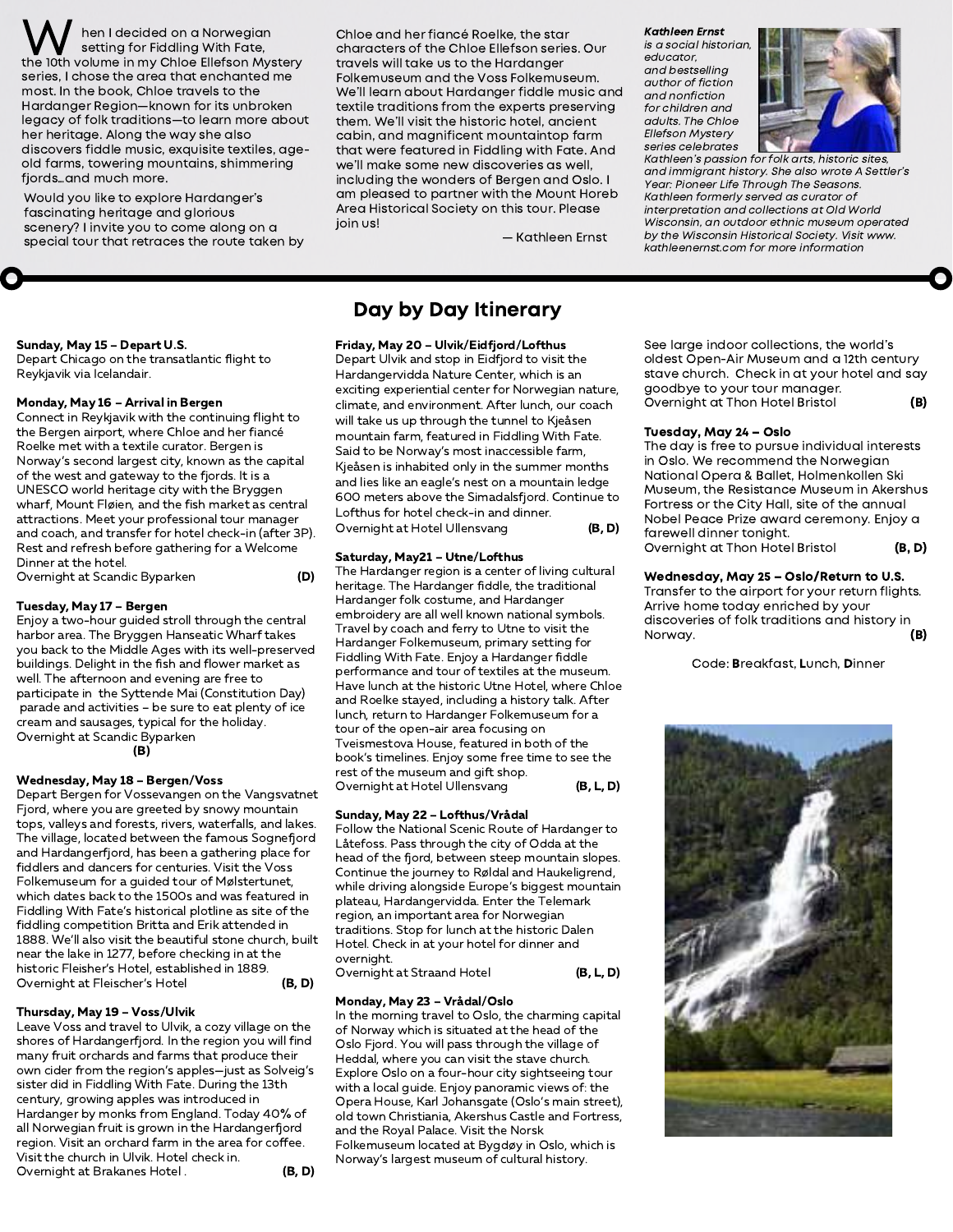#### TOUR CONDITIONS

PAYMENT SCHEDULE: Your reservation holding fee of \$500 per person is requested immediately to fulfill the group deadline requirements. Note that space is limited and reservations are taken on a first come, first served basis. A second payment of \$1000 is due November 15,2021. Final payment is due no later than February 15, 2022. The fee for late payment is \$50 per traveler. For credit card payment, Borton Overseas accepts Visa, MasterCard, American Express and Discover.

REFUND POLICY: All cancellations must be in writing. There is no refund for partial or unused land arrangements. Note: Airline tickets will be issued well in advance of departure and may be nonrefundable. The following penalties will apply: Up to November 14, 2021 - \$250 per person administrative fee plus any unrecoverable deposits;

November 15, 2021 – February 14, 2022 – \$500 plus any unrecoverable payments to hotels, tour operators or airlines;

February 15, 2022 or After - No refund.

CHANGES TO GROUP FLIGHTS: The Icelandair group airfare contract for this tour will allow a limited number of travelers to make changes to the group flights. If you are considering other dates or cities, your request will be handled on a first come, first served basis or you may take the tour on a land-only basis and purchase a separate ticket. A minimum fee of \$250 per person will apply for changes to group flights in addition to a possible airfare increase.

Your airline ticket constitutes a contract between you and the airline, even if purchased through Borton Overseas. Borton Overseas is not responsible for fees assessed by air carriers resulting from operational and/or itinerary changes, or optional extras such as upgrades, seat reservations, baggage, etc.

#### INCLUSIONS

AIRFARE: Round-trip economy class airfare from Chicago via Icelandair or other ARC/ IATA approved scheduled carrier. Note that meals are not included onboard Icelandair and are sold at a supplement.

ACCOMMODATION: Nine nights accommodation in first class hotels, double occupancy, with private facilities. Hotels as listed or similar.

MEALS: Breakfast daily, two lunches, and seven dinners as outlined in the itinerary. GROUND TRANSPORT: Transfers and transportation by deluxe motorcoach.

SIGHTSEEING: Extensive sightseeing as outlined in the itinerary.

PORTERAGE: Luggage handling of one piece per person at the hotels.

EXPERT GUIDES: An experienced Englishspeaking tour guide from arrival in Bergen through arrival in Oslo.

GRATUITIES: Gratuities to drivers and guides TAXES: Airport/foreign departure taxes .

#### ITEMS NOT INCLUDED:

•Fuel surcharges and/or tax increases levied since the pricing of this tour. •Beverages other than coffee/tea at breakfast.

•Meals/sightseeing not listed in the itinerary. •Items of a personal nature.

•Optional travel protection: trip cancellation or interruption, baggage delay or loss, emergency accident and sickness medical

expense, and emergency evacuation/repatriation. Please refer to the

Travel Protection section. •Passport fees. A passport valid six months

beyond date of reentry to the U.S. is required. No entry visa is required for U.S. citizens; non-U.S. citizens may require an entry visa.

Kathleen Ernst, author of Fiddling with Fate, will be hosting this tour. If she is unable to travel as planned due to unforeseen and uncontrollable circumstances, we reserve the right to replace Ms. Ernst with a qualified alternate.

\$5350

Per Person / Double Occupancy Single Supplement \$793 Group Flights from Chicago

Costs: The tour cost is per person based on current airfare from Chicago (other cities available), double occupancy, tariffs and currency valuations as of June 2021, a minimum of 20 travelers, and subject to confirmation. While we will do everything possible to maintain the listed price and/or itinerary, they are subject to change due to circumstances beyond our control. Single room supplements may have limited availability and are on a request basis only. Not all bookings have been made and all space/rates are subject to availability at time of booking.

DISCOUNTS: 5% discount applies for members of Sons of Norway, Swedish Institute, Danish American Center, Norway House. Please contact us for more information on memberships and discounts.

\_\_\_\_\_\_\_\_\_\_\_\_\_\_\_\_\_\_\_\_\_\_\_\_\_\_\_\_\_\_\_\_\_\_\_\_\_

#### For more information, contact:

Borton Overseas 721 Hampshire Avenue South Minneapolis, MN 55426 612-822-4640 or 800-843-0602 email: info@bortonoverseas.com www.bortonoverseas.com